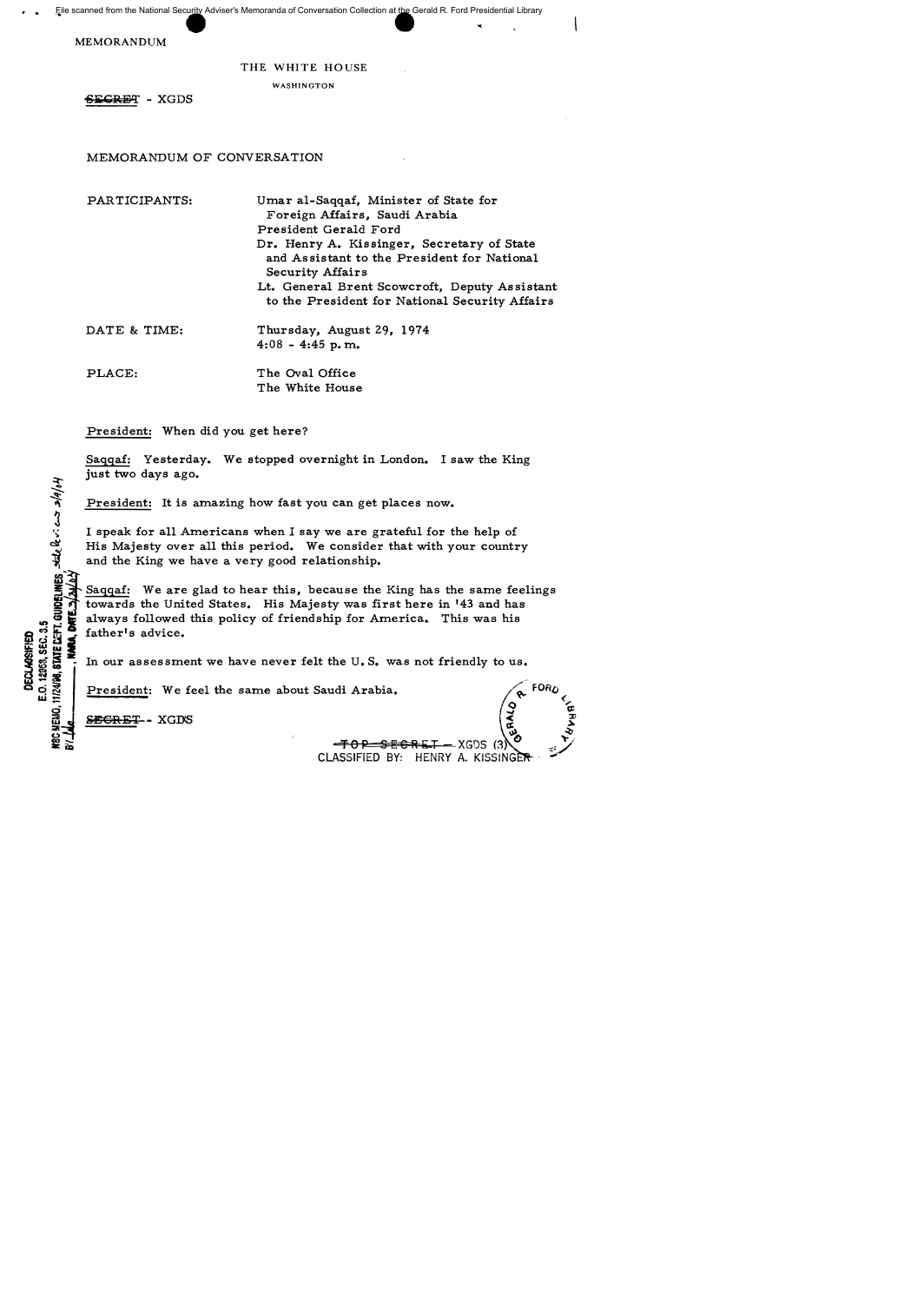## BEERT-XGDS

Saqqaf: We have had some difficulty but never because of problems between the U. S. and Saudi Arabia, but always because of a third party - in the Suez business it was France and Britain. We always felt the U. S. was a good friend and we need to keep this friendship. This is not just my feeling but that of the King, his supporters and the people. No one can not respect the U.S. and its people. We were looking forward to an offer from Dr. Kissinger and President Nixon for help in the Middle East. We think now is the time for more cooperation. Dr. Kissinger has done things that no one would have dreamt could be done.

## President: No one.

Kissinger: I must say, Omar's advice has been the best in the Middle East. Before we move, we always check with him. Besides his friendship.

President: His Majesty has always kept his word, even when we maybe didn't like it. That is a great ingredient in friendship and trust.

Saqqaf: The King appreciates your letter and your pledge of the continuity of your policy. We know it is not a one-man policy, but it is reassuring. I was happy after the press conference yesterday. We weren't expecting a change in your policy. We are your friends -- we know what the Soviet Union wants. They want to buy time and let things fester -- and use Iraq and Yemen. They do unbelievable things. Eventually that will help us. There is a vacuum which we don't want filled by any other power. We are opposed to any other bases in the area -- by the Soviet Union, the British, or anyone. Unfortunately, we see everyone leaving but the Soviet Union. They have established bases in Somalia and Yemen.

President: As I said yesterday in my press conference, we must have a presence there. The Soviet Union is there already and we must be there to moderate it. Tell the King that President Nixon was very effective and it was done with the skill, patience and help of Secretary Kissinger. It was done under difficult circumstances. The King should know my relationship with Dr. Kissinger is good and his policies will be supported by me.

Saqqaf: We never doubted it. As a friend I was pleased, but I am also speaking of public opinion in the Arab world. We all were happy and relieved to know he was staying.

President: Dr. Kissinger's popularity has gone down in Israel. , !~ , ,~ ::Il

 $E$ CRET - XGDS

GERALD STANDS

•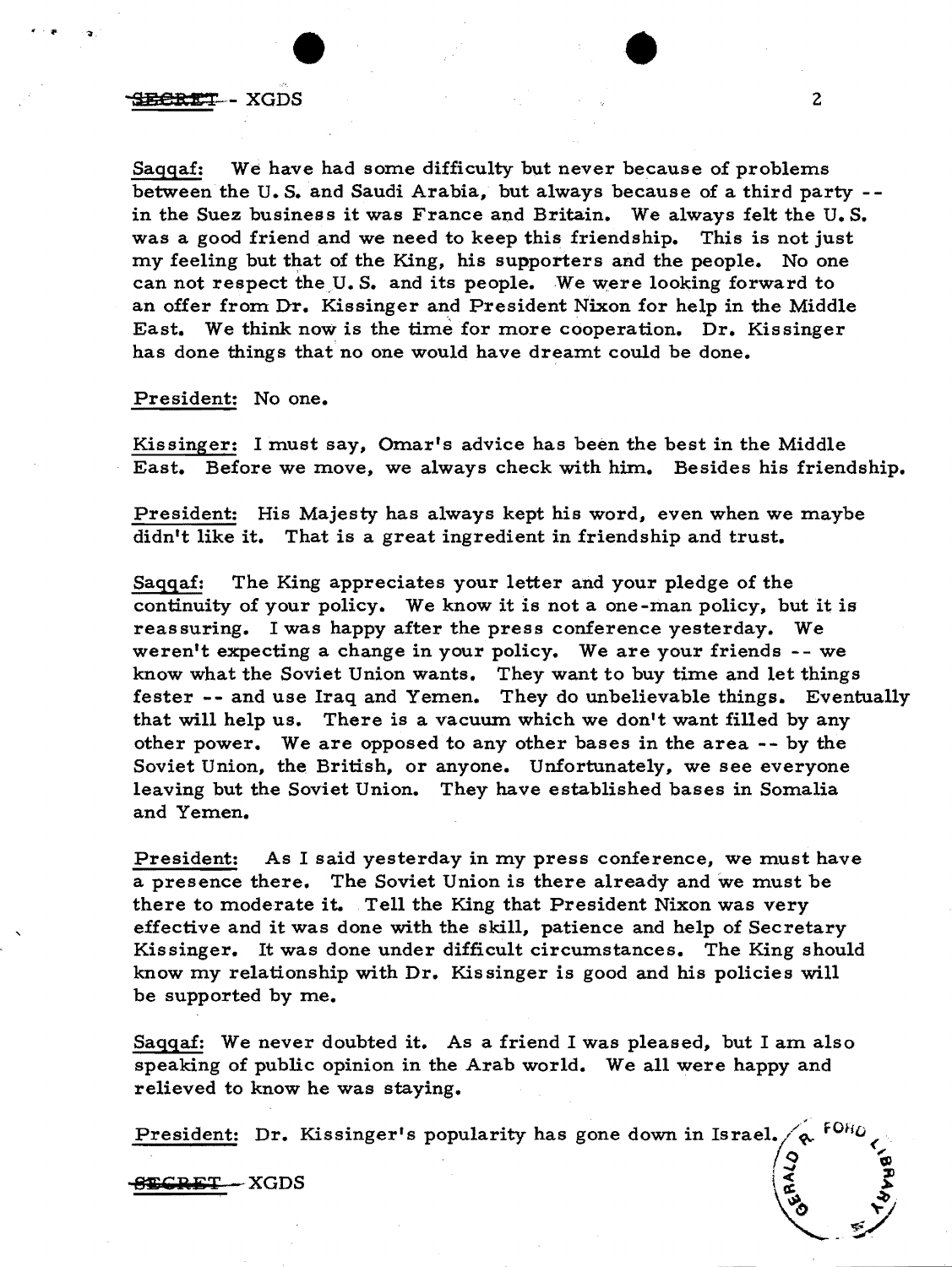# S<del>ECRET</del> - XGDS 3

'. ..

Saqqaf: Off the record, I will convert you and you will convert me.

Kissinger: The King is working on me.

Sagqaf: We are a small country and the Arabs do not count that much. We know when you do something you do it after thought. The more things go in the Arab-Israeli negotiation, the more relaxed we become.

President: We will continue.

Saqqaf: I am  $100\%$  sure the Soviet Union can't do anything between now and the Arab Summit, which will be on the 24th of October. After seeing vou and Henry, it is much easier for me to explain everything.

Kissinger: I explained to Omar our domestic situation -- that the Jewish community would try to drive a wedge between you and me and the Vice President -- they couldn't do it but they would try. We couldn't push. during the election. You would talk tough to Rabin, I would talk in September and October and then move into high gear in November. Omar thought he could handle this time schedule. Omar has been a great help with the Syrians. They and Egypt have a kind of rivalry, and Saudi Arabia has been most helpful.

Omar. I lost credit with the President because Khaddam turned out to be so nice.

President: Henry had told me the Syrians were the most difficult to deal with.

Saqqaf: I went to Damascus and talked to Asad. I talked him out of sending a military man. This could be very helpful -- it will calm Khaddam a lot.

Kissinger: I think Omar and Egypt can manage the summit and then we can go into high gear in November.

Saqqaf: Our goal is to solve this by peaceful means. We cannot have another miracle. The miracle was Henry getting the disengagement agreements, especially with the Syrians. It is the principle -- once Israel gives a meter, the principle is established.

Kissinger: Never before has Israel given up a meter.

SESRET XGDS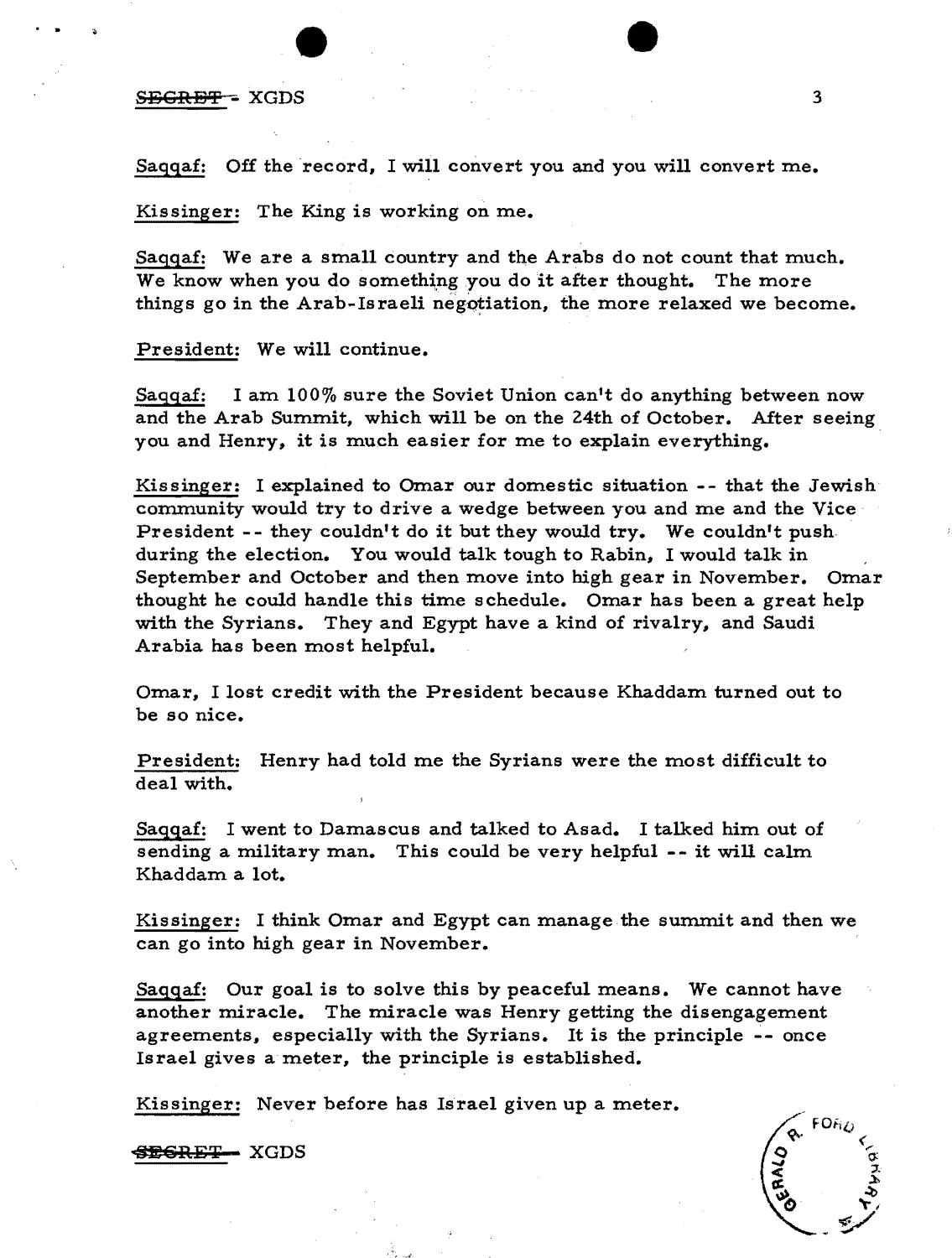Saquaf: Once the people see that there is progress and a chance to live in peace, we will be okay. Israel will see that no one wants to throw them into the sea. Throughout history people have come in from outside. This time by the use of force, but the Arabs are patient and we will call them guests.

President: There are two things. We hope we don't have an embargo again. We understand the circumstances last time, but we hope there is no repeat. It would be very serious. And then about prices.

Saqqaf: I have been asked that question several times. I have said that oil is not a toy to play with. We used it once and we succeeded; if we use it again without reason we punish ourselves as well. To me it is not going to happen. I don't decide the policy of my country, but I am ninety-nine percent sure.

President: That is reassuring.

Saqqaf: Once somebody starts firing....

President: That is different. I believe the American people have a growing friendship for the Arabs and I would hate to see it harmed by something.

Saqqaf: No, things are going better. And in the Gulf things are good. And we hope the time will come when Syria will have dialogues aside from the Is raeli-Arab context.

Kissinger: We are beginning with them. We have a rudimentary Joint Commission with them, and if we can we will give them PL 480, to get. a US presence....

Saqqaf: That is good because the Soviet Union is pushing them to do something reckless.

President: We will know in a month what we can do with our crops to help our friends.

Saqqaf: I talked to Marei, the head of the World Food Organization. I promised to help all I could. We are doing what we can to make life easier for others. This embargo -- this is not the way we think. If this issue is raised in the Arab League, it will mean a fight. I would never have.

<del>9ECRET -</del> XGDS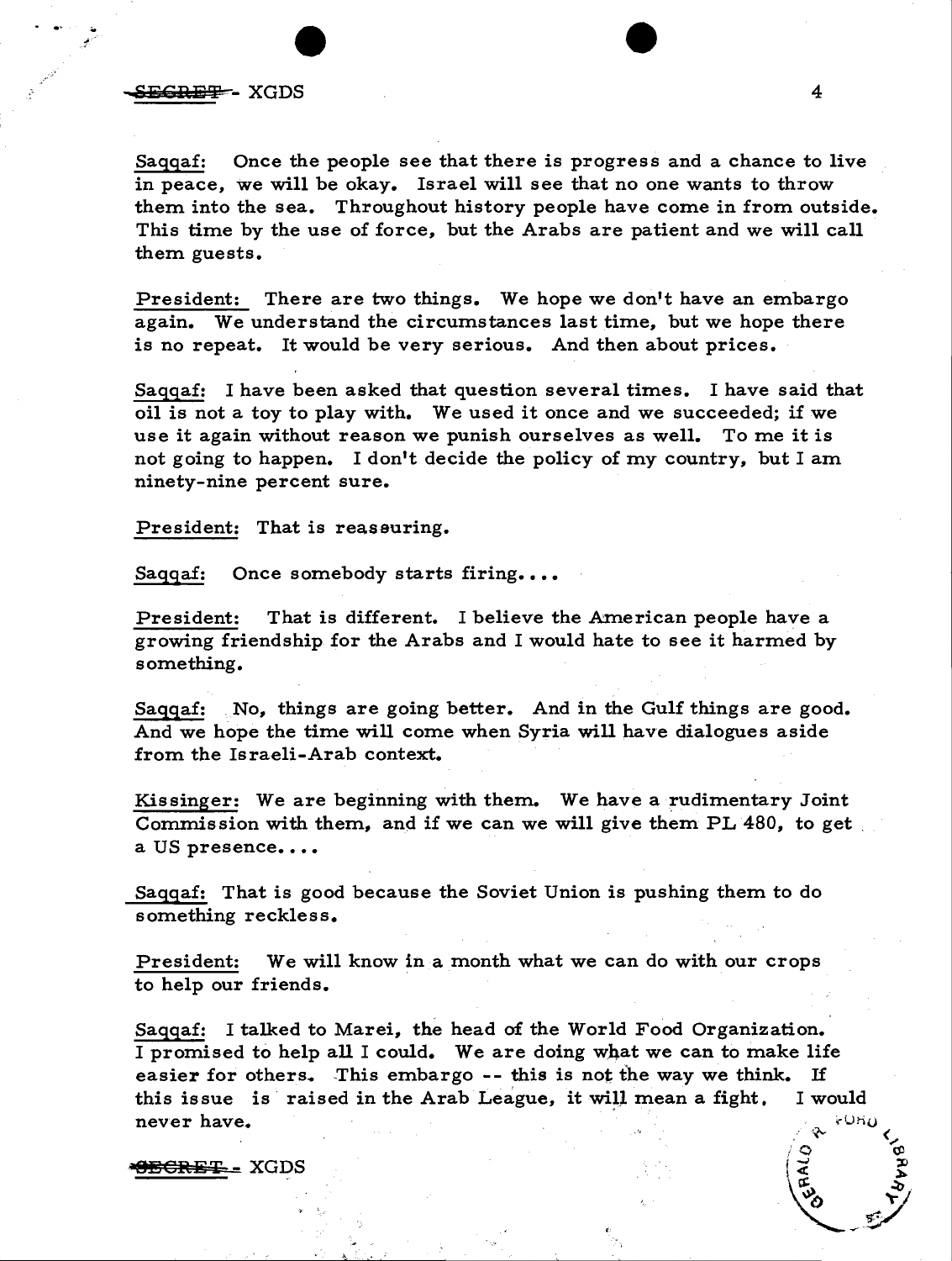#### $S$  is the second second second second second second second second second second second second second second second second second second second second second second second second second second second second second second

*... t c.* -.

Kissinger: I told him it would play into radical hands leading to a confrontation between us and the embargoers.

Saqqaf: Some of the Arab countries have no money and no oil and they took a tough game without responsibility. On price, we were the last to accept it. The increase was pushed by Venezuela, Indonesia, Iran, and then the Arabs. I am very tough on this question. The word got out we would lower the prices. Yamani said we would have an auction before we make a decision. We would have had major problems with other Arabs. We will not countenance an increase. There is talk about a surplus. I don't believe it. Countries corne to me and say "we are not getting half the oil we want." There is an empire of oil. We must be very careful. The auction was stopped to avoid playing with oil.

Kissinger: An auction could have counter-results. If there is not a surplus, an auction would drive the price up.

Saqqaf: That was what happened last Spring.

President: Are the joint commissions working well? The one on security and the one on development?

Saqqaf: Yes. The security one is going well. On the development one, you have given us ideas. Personally I was expecting more.

Kissinger: Any specific ideas you have, you should let us know.

Saqqaf: I was a member of the last committee. We still have to discuss it. This is my personal opinion.

Kissinger: We want the maximum cooperation, and maybe we didn't have enough imagination.

Saqqaf: I wanted it to be more positive and stronger.

Kissinger: Doing it through the bureaucarcy, they always think of what you can't do. Give me your ideas and I will get them through.

Saqqaf: Some of my thoughts would satisfy the king, and Prince Fahd and the Crown Prince. We will go as far as you want when the Middle East is done.

I have had it from Boumedienne -- whom I respect -- that they have a different lens through which they see the United States. Now they complain about the Soviet Union. No one can refuse your cooperation. This Palestinian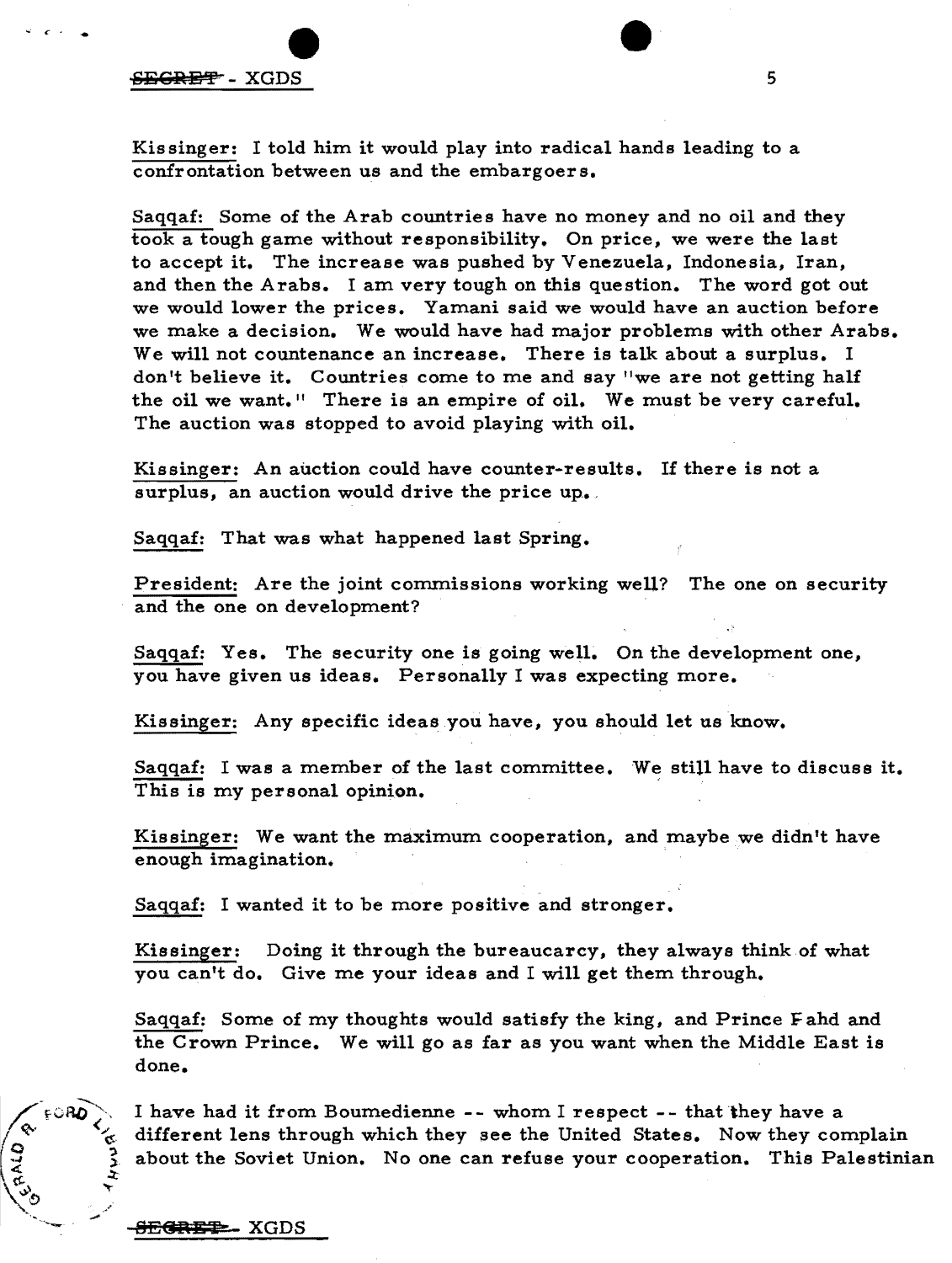## $\overline{EBR}$  - XGDS 6

thing is the only stumbling block. We don 't want to cause you problems while you get your internal situation set. So between the Arab Summit and 5 November, nothing can happen. I expe ct no problem with Egypt, but they have to face their problems.- Don't give them the idea you are giving up. I will talk to the Syrians. And Boumedienne. Even Iraq is coming around. They want to talk with us.

Kis singer: They just settled a problem with Abu Dhabi.

Saqqaf: Concerning price, I will raise it with the King. I can't say anything about it. It would be more important coming from you.

President: We have to keep a healthy economy to exercise world leadership. If there are problems at horne, it is more difficult to exercise our role in the Middle East and the world.

Saqqaf:, I know and I see people taking advantage of it. I know if it hurts you it hurts us. It is not a matter of billions; it is a matter of balances. But I don't think any increase will be discussed.

<del>egret</del> - XGDS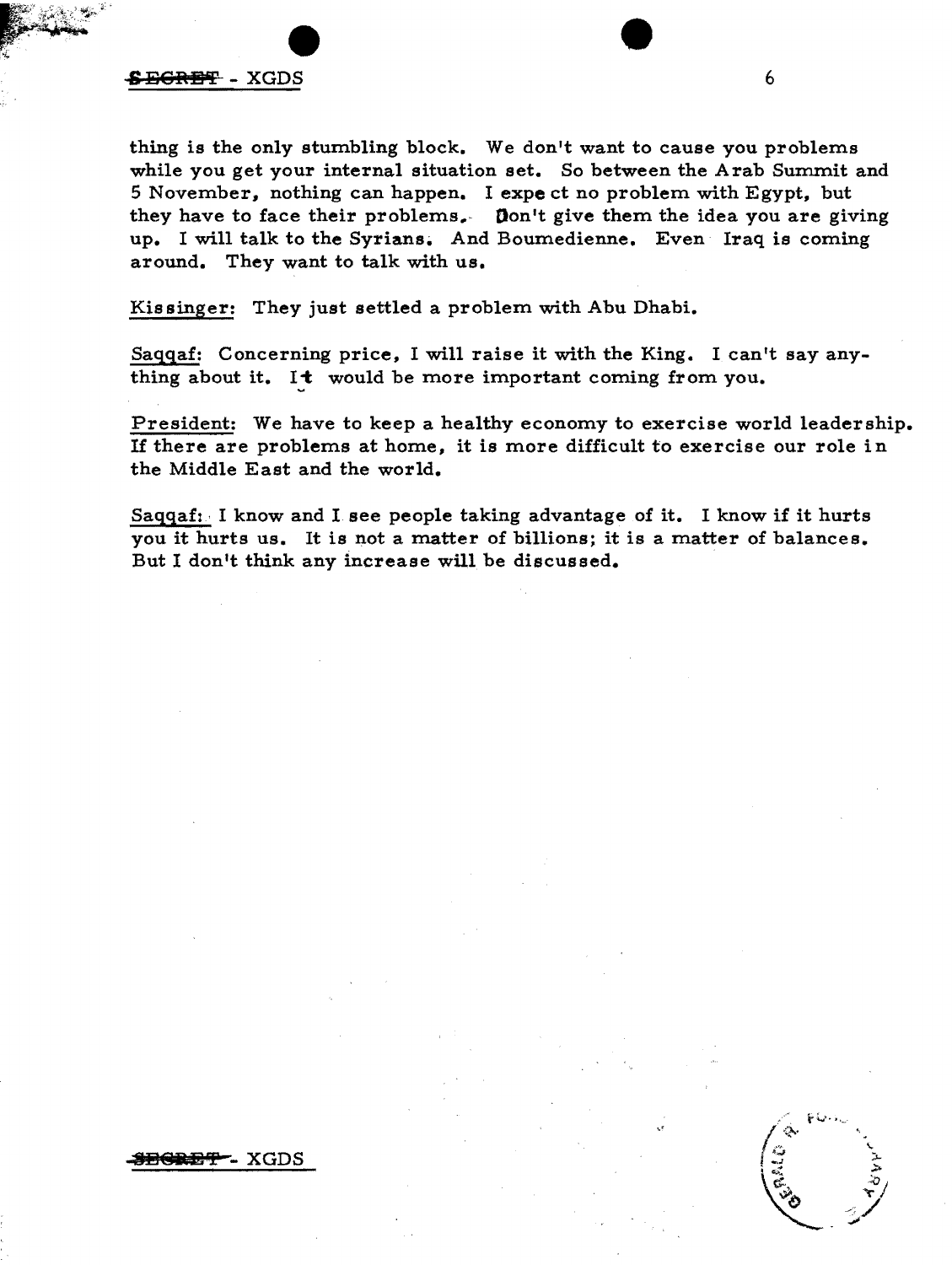$P/S$ aygog/K  $29$  ang  $74'$ During person Table dont meeting by ne P Wedern dit pay get tome S Vestely, Stipped am mijat in Laden Surs Knig 2 dup ago.<br>Aug 1 dup / agot pour fil placement I speak for all have ache I say as gentifer for hely of HM over at this point. We would igner invites a key a way quand attalandos S Glat than this because thing has true fairings toward of, Know have in 428 hrs cerang followed this public for Mu. At his his farither alone. he on alla we have never filt US wit kindly  $\pi$  us We fil smarchant SA S we has had some dypiedly but news US-SA, always a 3th party - Sucy, Fr. 68. always felt US good funeral & was inced & hugo this function. not just un felling hat king aus jantes re people. however can not but respect a MC 6 its people. Lushing formal to offer from K + N tro for large in ME. We think that is time for more crop. Khas done things In one muld have cheannt coull be done.  $A \circ \sigma$ I must soy, Onen a hair has been the hist en MIE. Bepae un mon un ohng check Brand fromting about to wood, we when NSC **WENO, 1172400, STATE DEPT.** GUIDELINES Stately.cur 3/9/04<br>BY DAA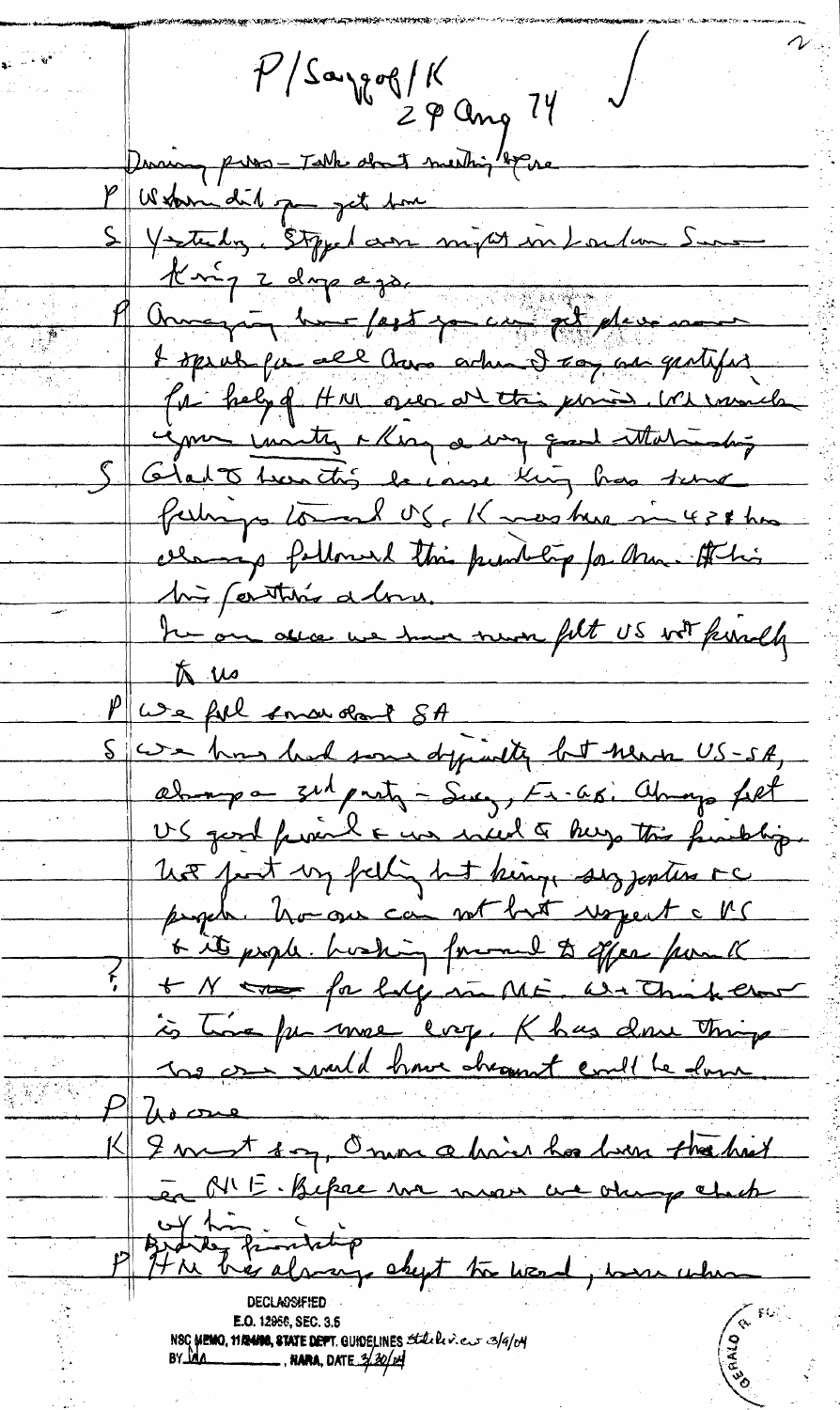un mape ditrit tit it. Mat a goudt myred. in punbly plant. S King approvede you letter - containing of poling - we throw not I man poling, but I rainring - I hoppy often kuss ung. yesterday. We weren't typething a change in your palin. We are just fractions - and <u>lemmer what 5 a unnit . They'want to buy</u> Lono + ht thing fester-Iseg, Yerson Thing <u>de untebrolle things Errestralistent will try'</u> 10. Thue és a incursion which wishout mont fille by any veters funnes. We opposite any un res erry one leaving but s V. They establ <u>basis in Sountier Yours.</u> I a la independing in por- with most have O pyrace these S'd there already + was must le tte 5 modunts M. Tell King Nuss can effective a law of shill pation a holy 9 K. D'one unels dif en en churche King Thank been my whiteship of the si jour A très pulieur with the suggested by me S Con course doubted it. Ga farmed and placed, wert & oppeting of probagain in and stuzione P K partity gave donne in I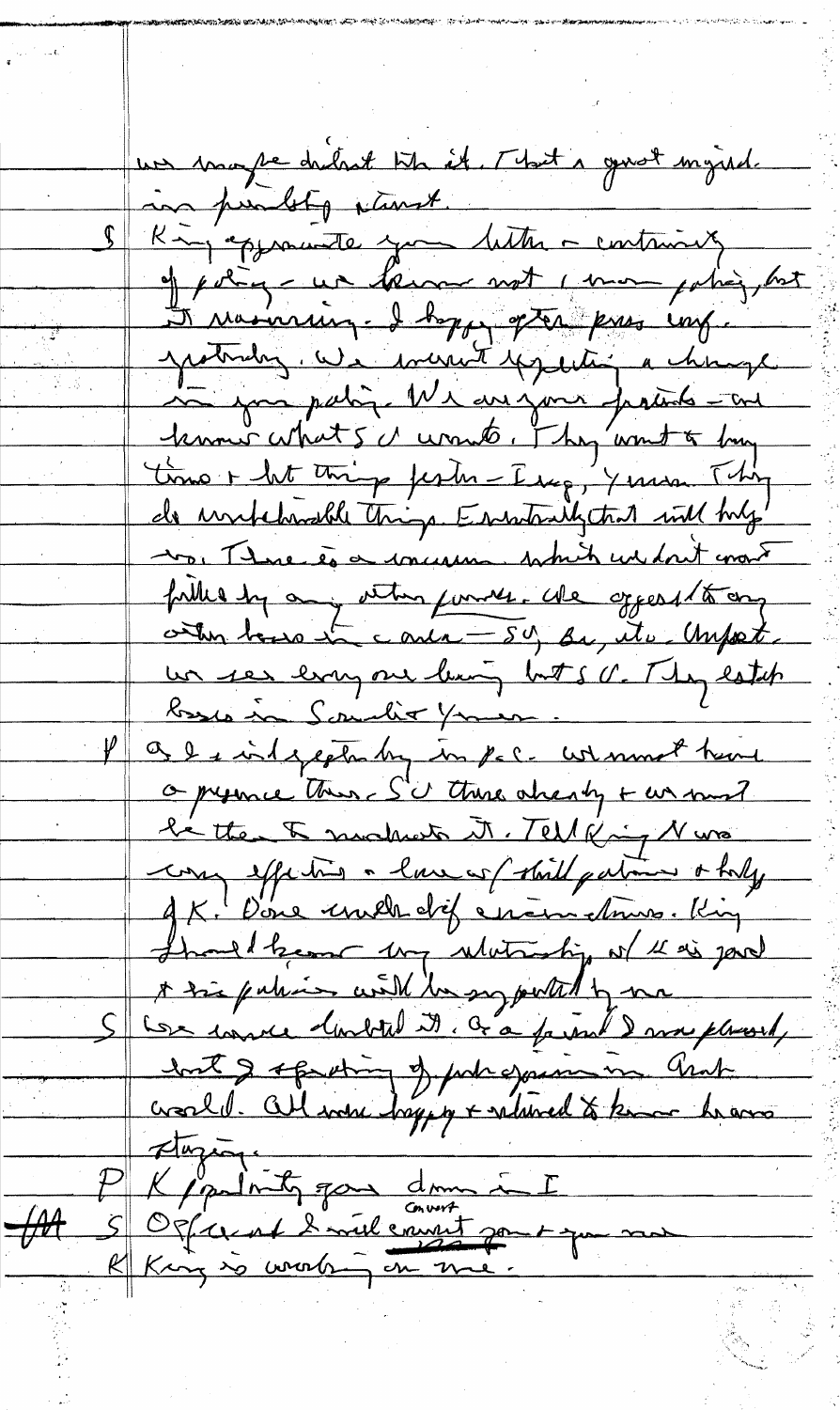Sure as a search someting + awakes de not count That much we know when you do vermetting you do it often thanght. The more things Je me I A de more mense dicours Paris mil continu. S 2100% sure sucont de anything bet me r and fremant cx oct apta sing fort K I mondenir & exploi en the I Applanced A Omma avec dansation est - Unit Jumish curs counter drive contre let year me + P = considered by at fort worded by we complet proh during electron you would Tokk tomp to Kur", ImmedITUE Sept, OUT + us in high geometra to have Omn thought he could huill this true of the Prime have great holy w/ Syrias - They I E have himl friving + SA him most hopped. On m, 2 lest indet of poor ennee Khaldonn so mil PK Cold une ha love way boot had S & worrent to Dam, + tarked & Charl. Stalked and out of scenting with man, # This be surge hopped - with colon Khaddom a lot. K & This Osa + E can monger Shot trant + Chan me can que with high gang in Next. S Over polis à sola this 2 peuveful mon It is a puright and I give a meter commande est.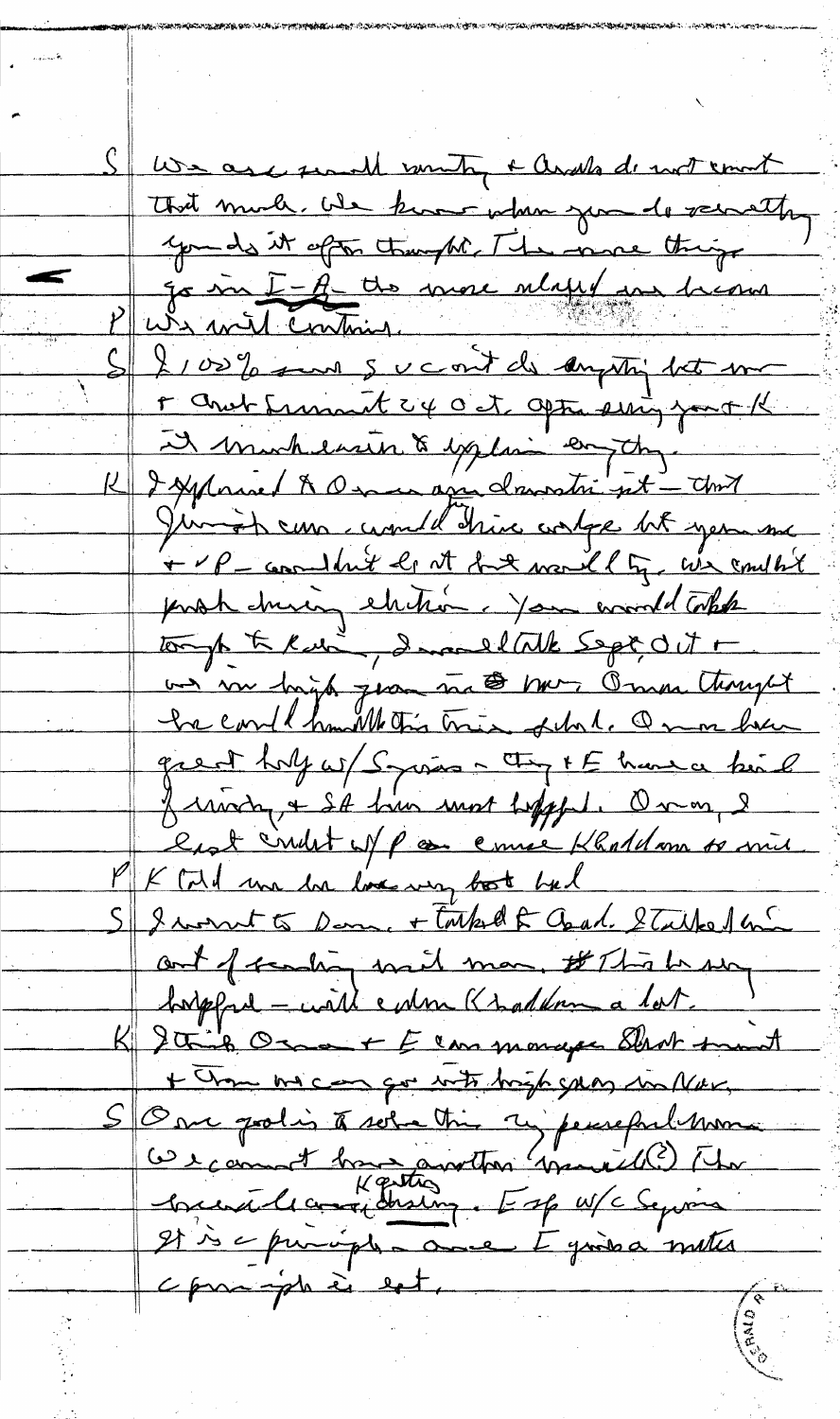If Trun before has I given up a north S Once chapte ser that True from tachime 6 bis in pearl we be off , I will see thrown words that the water 110. Thunt hat juga hans come via françaitaide This and noe of four, but Oraterari patriet & we will HThere are 3 things. It goes are don't have bushings ajon Mutulerien, bit tope norsent S I been askel that protie severed tries - I sent ot with togte play w/. We resort it once one succeeded- if we we again up reason are to sappear. I don't leurelle politiq tous country Pront nossantes et pring PT That norsany. frankstig for Court + would hote to see it hopes S bor thing on going butter + inc and things an yessel + un tope time will cancerdame Cycle with har hologer and from I-A. K G& bymin, we have seekwarting cause of il un eux qui compatto & get Vigonner St that good brease SU proban and to be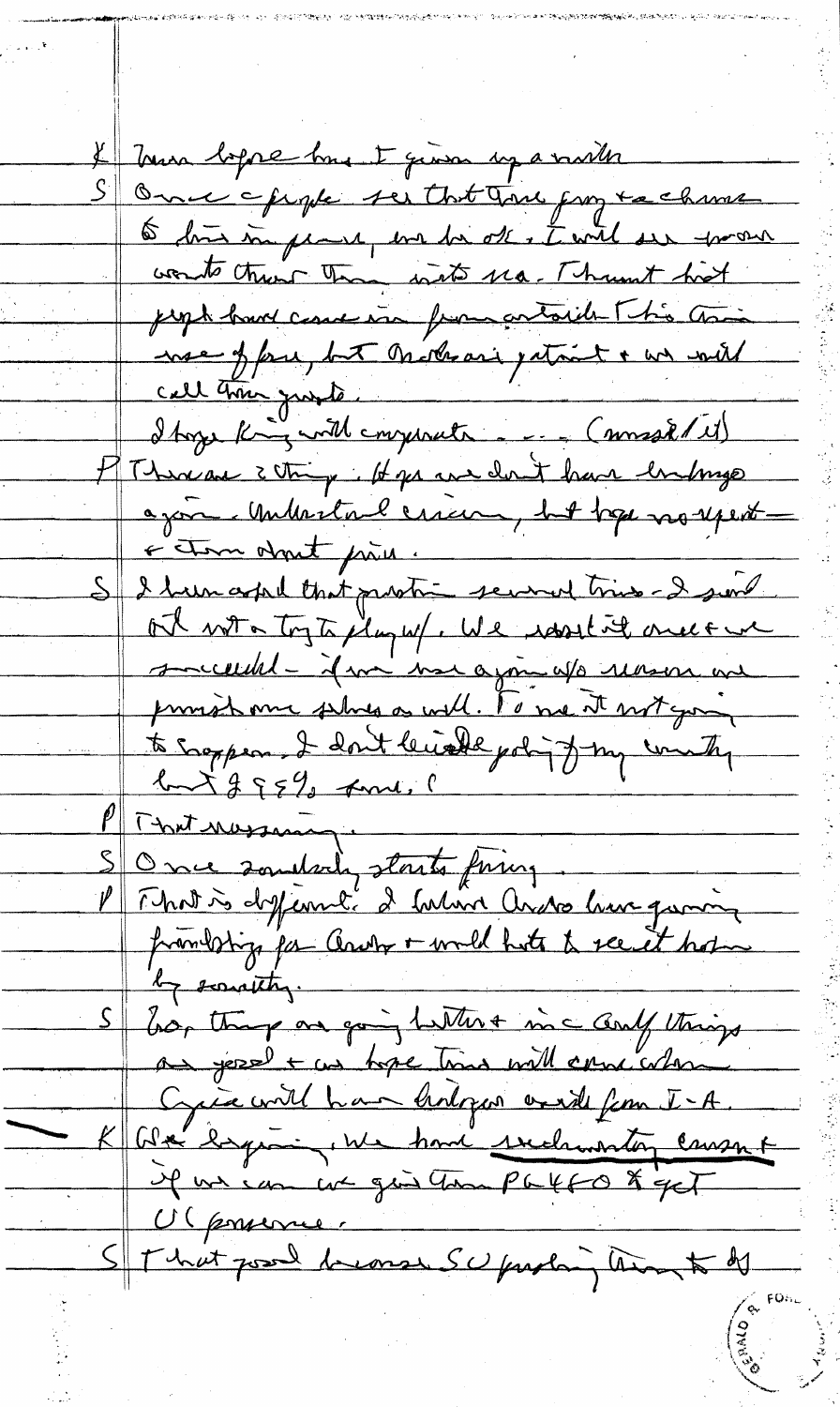sables brokef out tomorrow a Laurthing where We will know in a month what we can de est esgos to telpan points. Marie - head of wirded fand capa. I promoted to taly him all I could we doing what we could not life insin for others, This indings - This with is way und think. If this randel in analytingua int moons a fight - I would were chosen 12 2 (7) him it avel fly with ruleved hands leading Et compostation det mois dembarquetes. Saire of C Charles for contains have monday + me ont + they took a tomple crosses of a neg. On forces - wer lost to accept it. Surveyer was pushed Mary Sale, Sa, (Opin) + time ands Som sy try as this guestion. Ward got ant ue creand town pairs (Y omonio sont an would have auction) before we make allowion. We would have had more proches aforter cards. We will not construction on mires. There is tothe what Trosphy, I don't believe it, Commission to me + Am we satyathing to one are wount. Then is an empire fait. We must be very careful. Anton was stapped anoid playing w/ cit. Antin endt hone emitte usuitte sprot surplus, auction would drive prior up. That what hoppened to last sping. P au the fourth ensures weaking with a security 6 Ungent > Yer. the security one is going will. On dhy part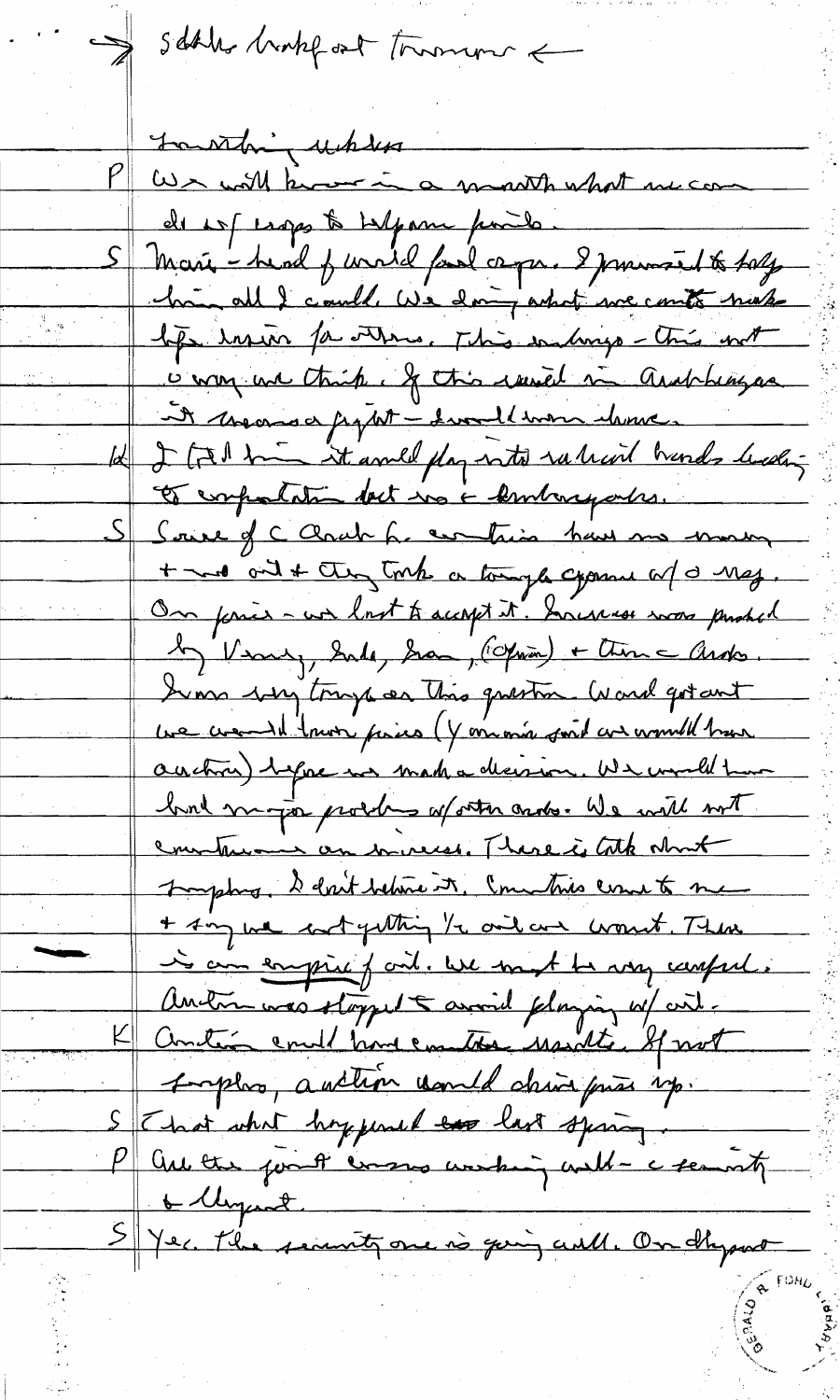you have quin vs villae - personally 2 mas experting more K any springer ideas you have .... S I minuter of last ente, We stool have to chaise it. This my provide gene K We want mort corp & morph and dichet home brough mongrants S somtil it a be more parties + Thanges what<br>K Doing Than boursamen they show think of what<br>you could be give med solve a could get S Served my thoughts would sitting thing, Fishel Comme Perie, We para pro spin wont when they have chip leave three which they see US. have they complain about S V. he are can upon your corp. This fake. Thing the only strachtry brock. We don't month canne you put while you get your interest set, So but arab transmit + 5 Mor, within emboyper I spyent no part w/E, but they have to pie their pour doit que tem ika que pai sup. I talk ceronnel. They want to take where. R They past settled a port w/ alm shots " Scrience price daniel ruie et King. Jeant I'm any thing about it. It more inquitent Imming form you

والمستوقفة